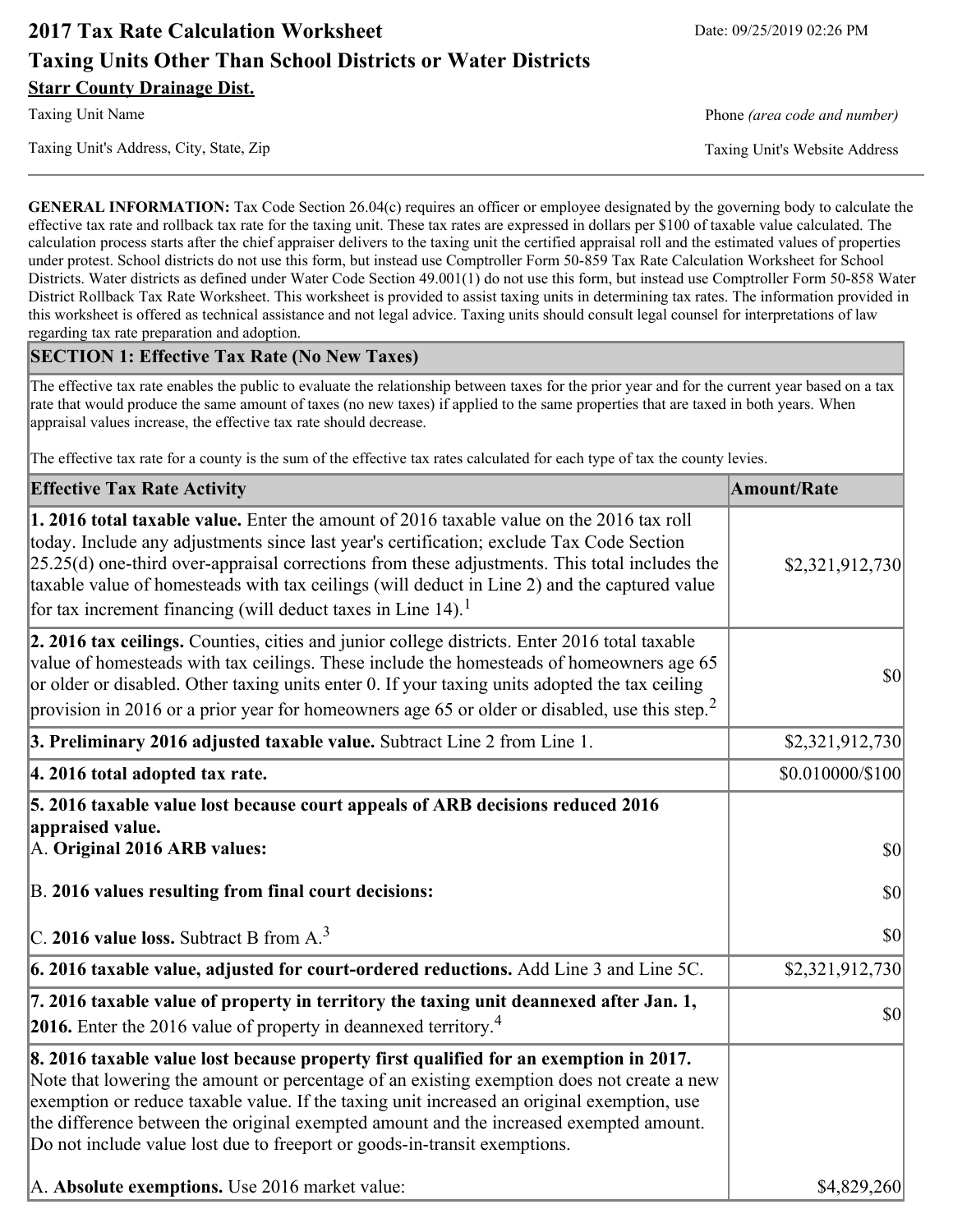| B. Partial exemptions. 2017 exemption amount or 2017 percentage exemption times 2016<br>value:                                                                                                                                                                                                                                                                                                                        | \$885,820       |
|-----------------------------------------------------------------------------------------------------------------------------------------------------------------------------------------------------------------------------------------------------------------------------------------------------------------------------------------------------------------------------------------------------------------------|-----------------|
| C. Value loss. Add A and $B^5$                                                                                                                                                                                                                                                                                                                                                                                        | \$5,715,080     |
| 9. 2016 taxable value lost because property first qualified for agricultural appraisal (1-<br>d or 1-d-1), timber appraisal, recreational/scenic appraisal or public access airport<br>special appraisal in 2017. Use only properties that qualified in 2017 for the first time; do<br>not use properties that qualified in 2016.                                                                                     |                 |
| A. 2016 market value:                                                                                                                                                                                                                                                                                                                                                                                                 | \$16,000        |
| B. 2017 productivity or special appraised value:                                                                                                                                                                                                                                                                                                                                                                      | \$220           |
| C. Value loss. Subtract B from $A6$                                                                                                                                                                                                                                                                                                                                                                                   | \$15,780        |
| 10. Total adjustments for lost value. Add lines 7, 8C and 9C.                                                                                                                                                                                                                                                                                                                                                         | \$5,730,860     |
| 11. 2016 adjusted taxable value. Subtract Line 10 from Line 6.                                                                                                                                                                                                                                                                                                                                                        | \$2,316,181,870 |
| 12. Adjusted 2016 taxes. Multiply Line 4 by Line 11 and divide by \$100.                                                                                                                                                                                                                                                                                                                                              | \$231,618       |
| 13. Taxes refunded for years preceding tax year 2016. Enter the amount of taxes refunded<br>by the taxing unit for tax years preceding tax year 2016. Types of refunds include court<br>decisions, Tax Code Section 25.25(b) and (c) corrections and Tax Code Section 31.11<br>payment errors. Do not include refunds for tax year 2016. This line applies only to tax years<br>preceding tax year 2016. <sup>7</sup> | \$192           |
| 14. Taxes in tax increment financing (TIF) for tax year 2016. Enter the amount of taxes<br>paid into the tax increment fund for a reinvestment zone as agreed by the taxing unit. If the<br>taxing unit has no 2017 captured appraised value in Line 16D, enter $08$                                                                                                                                                  | \$0             |
| 15. Adjusted 2016 taxes with refunds and TIF adjustment. Add Lines 12 and 13, subtract<br>Line $149$                                                                                                                                                                                                                                                                                                                  | \$231,810       |
| 16. Total 2017 taxable value on the 2017 certified appraisal roll today. This value<br>includes only certified values and includes the total taxable value of homesteads with tax<br>ceilings (will deduct in Line 18). These homesteads include homeowners age 65 or older or<br>disabled. <sup>10</sup>                                                                                                             |                 |
| A. Certified values:                                                                                                                                                                                                                                                                                                                                                                                                  | \$2,630,593,020 |
| B. Counties: Include railroad rolling stock values certified by the Comptroller's office:                                                                                                                                                                                                                                                                                                                             | \$0             |
| C. Pollution control and energy storage system exemption: Deduct the value of property<br>exempted for the current tax year for the first time as pollution control or energy storage<br>system property:                                                                                                                                                                                                             | \$0             |
| D. Tax increment financing: Deduct the 2017 captured appraised value of property taxable<br>by a taxing unit in a tax increment financing zone for which the 2017 taxes will be deposited<br>into the tax increment fund. Do not include any new property value that will be included in<br>Line 21 below.                                                                                                            | \$0             |
| <b>E. Total 2017 value.</b> Add A and B, then subtract C and D.                                                                                                                                                                                                                                                                                                                                                       | \$2,630,593,020 |
| $ 17$ . Total value of properties under protest or not included on certified appraisal roll. $^{12}$                                                                                                                                                                                                                                                                                                                  |                 |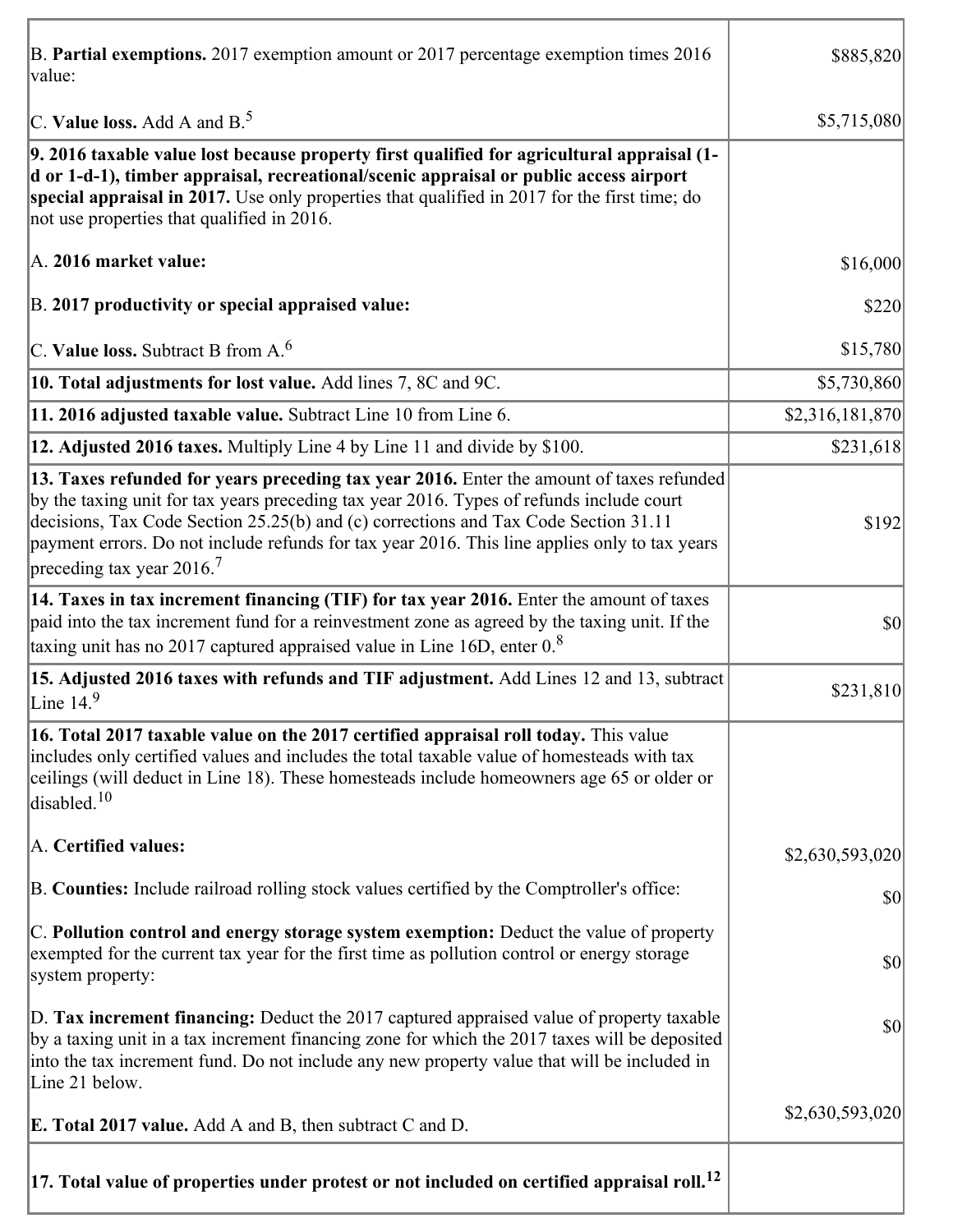| A. 2017 taxable value of properties under protest. The chief appraiser certifies a list of<br>properties still under ARB protest. The list shows the appraisal district's value and the<br>taxpayer's claimed value, if any, or an estimate of the value if the taxpayer wins. For each of<br>the properties under protest, use the lowest of these values. Enter the total value. <sup>13</sup>                                                                                                                                                                                                                                                                                                                         | \$753,830                 |
|--------------------------------------------------------------------------------------------------------------------------------------------------------------------------------------------------------------------------------------------------------------------------------------------------------------------------------------------------------------------------------------------------------------------------------------------------------------------------------------------------------------------------------------------------------------------------------------------------------------------------------------------------------------------------------------------------------------------------|---------------------------|
| B. 2017 value of properties not under protest or included on certified appraisal roll.<br>The chief appraiser gives taxing units a list of those taxable properties that the chief<br>appraiser knows about, but are not included in the appraisal roll certification. These<br>properties also are not on the list of properties that are still under protest. On this list of<br>properties, the chief appraiser includes the market value, appraised value and exemptions for<br>the preceding year and a reasonable estimate of the market value, appraised value and<br>exemptions for the current year. Use the lower market, appraised or taxable value (as<br>appropriate). Enter the total value. <sup>14</sup> | $ 10\rangle$<br>\$753,830 |
| C. Total value under protest or not certified: Add A and B.                                                                                                                                                                                                                                                                                                                                                                                                                                                                                                                                                                                                                                                              |                           |
| <b>18. 2017 tax ceilings.</b> Counties, cities and junior colleges enter 2017 total taxable value of<br>homesteads with tax ceilings. These include the homesteads of homeowners age 65 or older<br>or disabled. Other taxing units enter 0. If your taxing units adopted the tax ceiling provision<br>in 2016 or a prior year for homeowners age 65 or older or disabled, use this step. <sup>15</sup>                                                                                                                                                                                                                                                                                                                  | \$0                       |
| 19. 2017 total taxable value. Add Lines 16E and 17C. Subtract Line 18.                                                                                                                                                                                                                                                                                                                                                                                                                                                                                                                                                                                                                                                   | \$2,631,346,850           |
| 20. Total 2017 taxable value of properties in territory annexed after Jan. 1, 2016.<br>Include both real and personal property. Enter the 2017 value of property in territory<br>$\alpha$ annexed. <sup>16</sup>                                                                                                                                                                                                                                                                                                                                                                                                                                                                                                         | 30                        |
| 21. Total 2017 taxable value of new improvements and new personal property located<br>in new improvements. New means the item was not on the appraisal roll in 2016. An<br>improvement is a building, structure, fixture or fence erected on or affixed to land. New<br>additions to existing improvements may be included if the appraised value can be<br>determined. New personal property in a new improvement must have been brought into the<br>taxing unit after Jan. 1, 2016, and be located in a new improvement. New improvements do<br>include property on which a tax abatement agreement has expired for $2017$ . <sup>17</sup>                                                                             | \$33,999,600              |
| 22. Total adjustments to the 2017 taxable value. Add Lines 20 and 21.                                                                                                                                                                                                                                                                                                                                                                                                                                                                                                                                                                                                                                                    | \$33,999,600              |
| 23. 2017 adjusted taxable value. Subtract Line 22 from Line 19.                                                                                                                                                                                                                                                                                                                                                                                                                                                                                                                                                                                                                                                          | \$2,597,347,250           |
| 24. 2017 effective tax rate. Divide Line 15 by Line 23 and multiply by $$100$ . <sup>18</sup>                                                                                                                                                                                                                                                                                                                                                                                                                                                                                                                                                                                                                            | \$0.008924/\$100          |
| 25. COUNTIES ONLY. Add together the effective tax rates for each type of tax the county<br>levies. The total is the 2017 county effective tax rate. <sup>19</sup>                                                                                                                                                                                                                                                                                                                                                                                                                                                                                                                                                        | \$0.008924/\$100          |

ĭ

| <sup>1</sup> Tex. Tax Code Section $26.012(14)$ | $9$ Tex. Tax Code Section 26.012(13)                 |
|-------------------------------------------------|------------------------------------------------------|
| <sup>2</sup> Tex. Tax Code Section $26.012(14)$ | <sup>10</sup> Tex. Tax Code Section 26.012           |
| $3$ Tex. Tax Code Section 26.012(13)            | <sup>11</sup> Tex. Tax Code Section $26.03(c)$       |
| ${}^{4}$ Tex. Tax Code Section 26.012(15)       | <sup>12</sup> Tex. Tax Code Section 26.01(c) and (d) |
| $5$ Tex. Tax Code Section 26.012(15)            | <sup>13</sup> Tex. Tax Code Section $26.01(c)$       |
| ${}^{6}$ Tex. Tax Code Section 26.012(15)       | <sup>14</sup> Tex. Tax Code Section $26.01(d)$       |
| $7$ Tex. Tax Code Section 26.012(13)            | <sup>15</sup> Tex. Tax Code Section $26.012(6)$      |
|                                                 |                                                      |

 ${}^{8}$ Tex. Tax Code Section 26.03(c)  ${}^{16}$ Tex. Tax Code Section 26.012(17)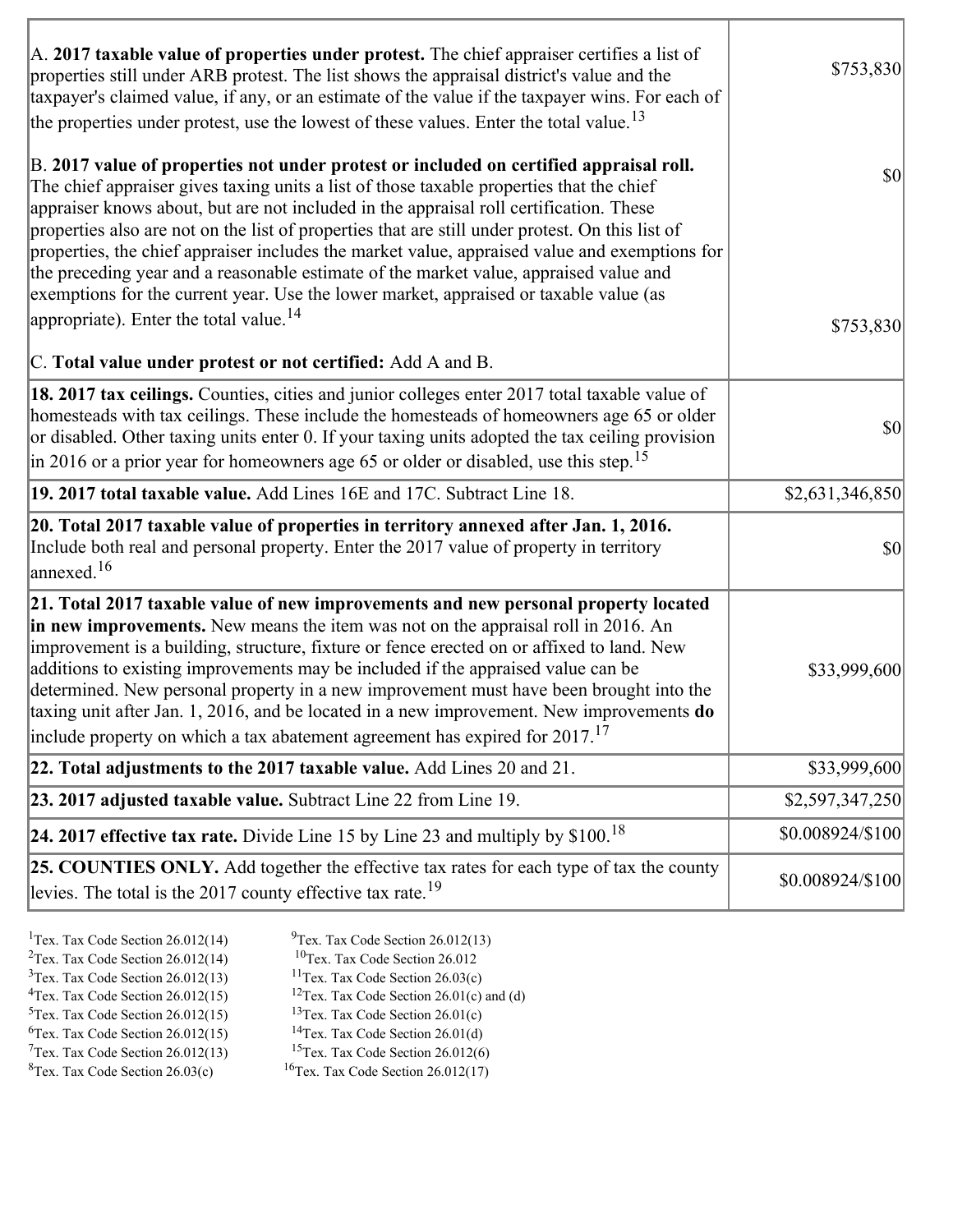## **SECTION 2: Rollback Tax Rate**

The rollback tax rate is split into two separate rates:

- 1. **Maintenance and Operations (M&O):** The M&O portion is the tax rate that is needed to raise the same amount of taxes that the taxing unit levied in the prior year plus eight percent. This rate accounts for such things as salaries, utilities and day-to-day operations.
- 2. **Debt:** The debt tax rate includes the debt service necessary to pay the taxing unit's debt payments in the coming year. This rate accounts for principal and interest on bonds and other debt secured by property tax revenue.

The rollback tax rate for a county is the sum of the rollback tax rates calculated for each type of tax the county levies. In most cases the rollback tax rate exceeds the effective tax rate, but occasionally decreases in a taxing unit's debt service will cause the effective tax rate to be higher than the rollback tax rate.

| <b>Rollback Tax Rate Activity</b>                                                                                                                                                                                                                                                                                                                                                                                                                                                                                                                                                                                                                                       | <b>Amount/Rate</b>                  |
|-------------------------------------------------------------------------------------------------------------------------------------------------------------------------------------------------------------------------------------------------------------------------------------------------------------------------------------------------------------------------------------------------------------------------------------------------------------------------------------------------------------------------------------------------------------------------------------------------------------------------------------------------------------------------|-------------------------------------|
| 26. 2016 maintenance and operations (M&O) tax rate.                                                                                                                                                                                                                                                                                                                                                                                                                                                                                                                                                                                                                     | \$0.010000/\$100                    |
| 27. 2016 adjusted taxable value. Enter the amount from Line 11.                                                                                                                                                                                                                                                                                                                                                                                                                                                                                                                                                                                                         | \$2,316,181,870                     |
| 28. 2016 M&O taxes.                                                                                                                                                                                                                                                                                                                                                                                                                                                                                                                                                                                                                                                     |                                     |
| A. Multiply Line 26 by Line 27 and divide by $$100$ .                                                                                                                                                                                                                                                                                                                                                                                                                                                                                                                                                                                                                   | \$231,618                           |
| B. Cities, counties and hospital districts with additional sales tax: Amount of additional<br>sales tax collected and spent on M&O expenses in 2016. Enter amount from full year's sales<br>tax revenue spent for M&O in 2016 fiscal year, if any. Other taxing units enter 0. Counties<br>exclude any amount that was spent for economic development grants from the amount of<br>sales tax spent.                                                                                                                                                                                                                                                                     | $\vert \mathbf{S} \mathbf{O} \vert$ |
| C. Counties: Enter the amount for the state criminal justice mandate. If second or later year,<br>the amount is for increased cost above last year's amount. Other taxing units enter 0.                                                                                                                                                                                                                                                                                                                                                                                                                                                                                | $ 10\rangle$                        |
| D. Transferring function: If discontinuing all of a department, function or activity and<br>transferring it to another taxing unit by written contract, enter the amount spent by the taxing<br>unit discontinuing the function in the 12 months preceding the month of this calculation. If<br>the taxing unit did not operate this function for this 12-month period, use the amount spent<br>in the last full fiscal year in which the taxing unit operated the function. The taxing unit<br>discontinuing the function will subtract this amount in H below. The taxing unit receiving<br>the function will add this amount in H below. Other taxing units enter 0. | $\vert \mathbf{S} \mathbf{0} \vert$ |
| E. Taxes refunded for years preceding tax year 2016: Enter the amount of M&O taxes<br>refunded in the preceding year for taxes before that year. Types of refunds include court<br>decisions, Tax Code Section 25.25(b) and (c) corrections and Section 31.11 payment errors.<br>Do not include refunds for tax year 2016. This line applies only to tax years preceding tax<br> year 2016.                                                                                                                                                                                                                                                                             | \$192                               |
| F. Enhanced indigent health care expenditures: Enter the increased amount for the<br>current year's enhanced indigent health care expenditures above the preceding tax year's<br>enhanced indigent health care expenditures, less any state assistance.                                                                                                                                                                                                                                                                                                                                                                                                                 | $\vert \mathbf{S} \mathbf{0} \vert$ |
| G. Taxes in TIF: Enter the amount of taxes paid into the tax increment fund for a<br>reinvestment zone as agreed by the taxing unit. If the taxing unit has no 2017 captured<br>appraised value in Line 16D, enter 0.                                                                                                                                                                                                                                                                                                                                                                                                                                                   | $ 10\rangle$                        |
| H. Adjusted M&O Taxes. Add A, B, C, E and F. For taxing unit with D, subtract if<br>discontinuing function and add if receiving function. Subtract G.                                                                                                                                                                                                                                                                                                                                                                                                                                                                                                                   | \$231,810                           |
| 29. 2017 adjusted taxable value. Enter Line 23 from the Effective Tax Rate Worksheet.                                                                                                                                                                                                                                                                                                                                                                                                                                                                                                                                                                                   | \$2,597,347,250                     |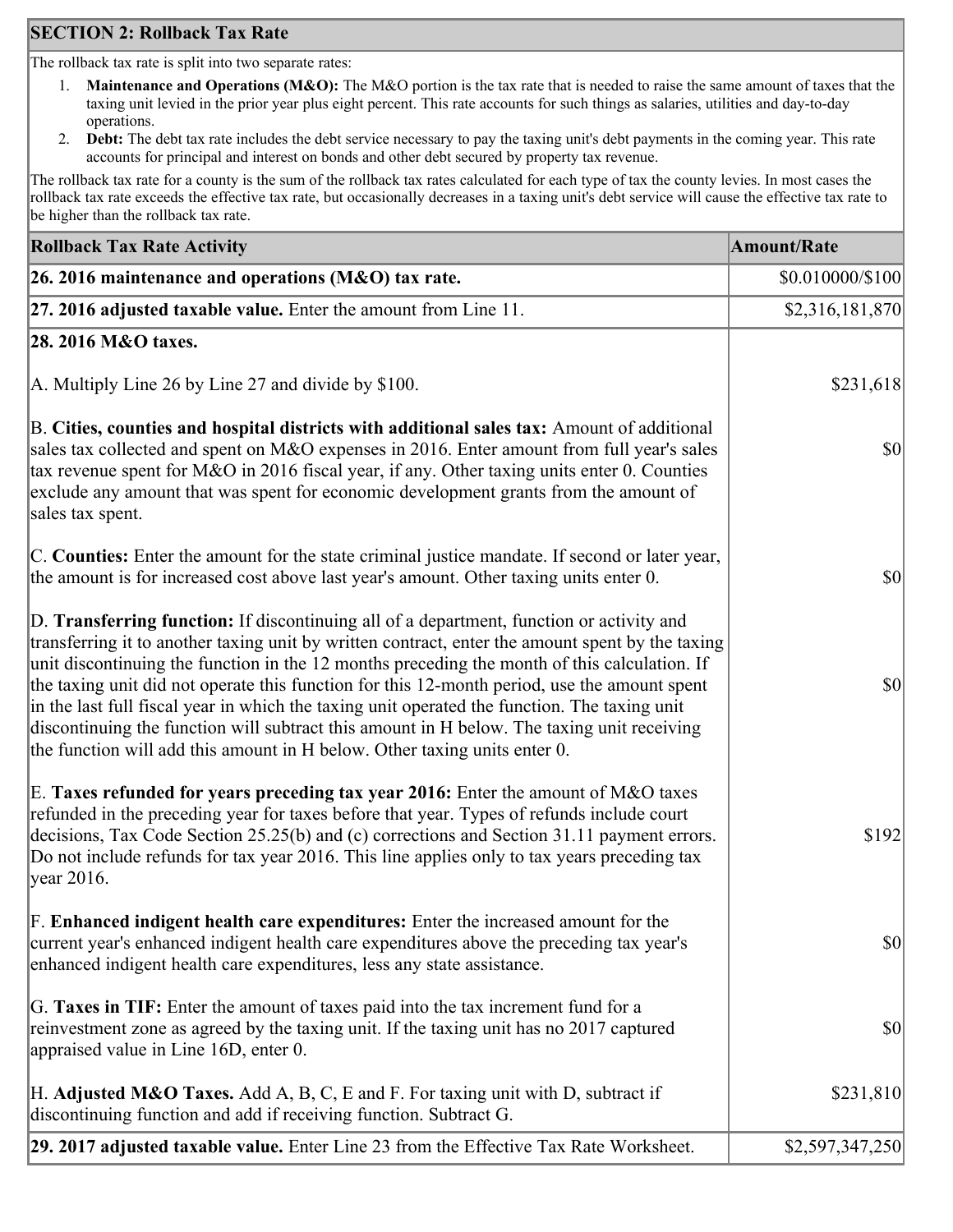| 30. 2017 effective maintenance and operations rate. Divide Line 28H by Line 29 and<br>multiply by \$100.                                                                                                                                                                                                                                                                                      | \$0.008924/\$100 |
|-----------------------------------------------------------------------------------------------------------------------------------------------------------------------------------------------------------------------------------------------------------------------------------------------------------------------------------------------------------------------------------------------|------------------|
| $31.2017$ rollback maintenance and operation rate. Multiply Line 30 by 1.08.                                                                                                                                                                                                                                                                                                                  | \$0.009637/\$100 |
| 32. Total 2017 debt to be paid with property taxes and additional sales tax revenue.<br>Debt means the interest and principal that will be paid on debts that:<br>$(1)$ are paid by property taxes,<br>$(2)$ are secured by property taxes,<br>$(3)$ are scheduled for payment over a period longer than one year and<br>$(4)$ are not classified in the taxing unit's budget as M&O expenses |                  |
| A. Debt also includes contractual payments to other taxing units that have incurred debts on<br>behalf of this taxing unit, if those debts meet the four conditions above. Include only<br>amounts that will be paid from property tax revenue. Do not include appraisal district budget<br>payments. Enter debt amount.                                                                      | \$0              |
| B. Subtract unencumbered fund amount used to reduce total debt.                                                                                                                                                                                                                                                                                                                               | \$0              |
| C. Subtract <b>amount paid</b> from other resources.                                                                                                                                                                                                                                                                                                                                          |                  |
| D. Adjusted debt. Subtract B and C from A.                                                                                                                                                                                                                                                                                                                                                    | \$0              |
|                                                                                                                                                                                                                                                                                                                                                                                               | \$0              |
| 33. Certified 2016 excess debt collections. Enter the amount certified by the collector.                                                                                                                                                                                                                                                                                                      | \$0              |
| 34. Adjusted 2017 debt. Subtract Line 33 from Line 32D.                                                                                                                                                                                                                                                                                                                                       | \$0              |
| 35. Certified 2017 anticipated collection rate. Enter the rate certified by the collector. If<br>the rate is 100 percent or greater, enter 100 percent.                                                                                                                                                                                                                                       | 100.00%          |
| 36. 2017 debt adjusted for collections. Divide Line 34 by Line 35                                                                                                                                                                                                                                                                                                                             | \$0              |
| $ 37, 2017$ total taxable value. Enter the amount on Line 19.                                                                                                                                                                                                                                                                                                                                 | \$2,631,346,850  |
| <b>38. 2017 debt tax rate.</b> Divide Line 36 by Line 37 and multiply by \$100.                                                                                                                                                                                                                                                                                                               | \$0/\$100        |
| 39. 2017 rollback tax rate. Add Lines 31 and 38.                                                                                                                                                                                                                                                                                                                                              | \$0.009637/\$100 |
| 40. COUNTIES ONLY. Add together the rollback tax rates for each type of tax the county<br>levies. The total is the 2017 county rollback tax rate.                                                                                                                                                                                                                                             | \$0.009637/\$100 |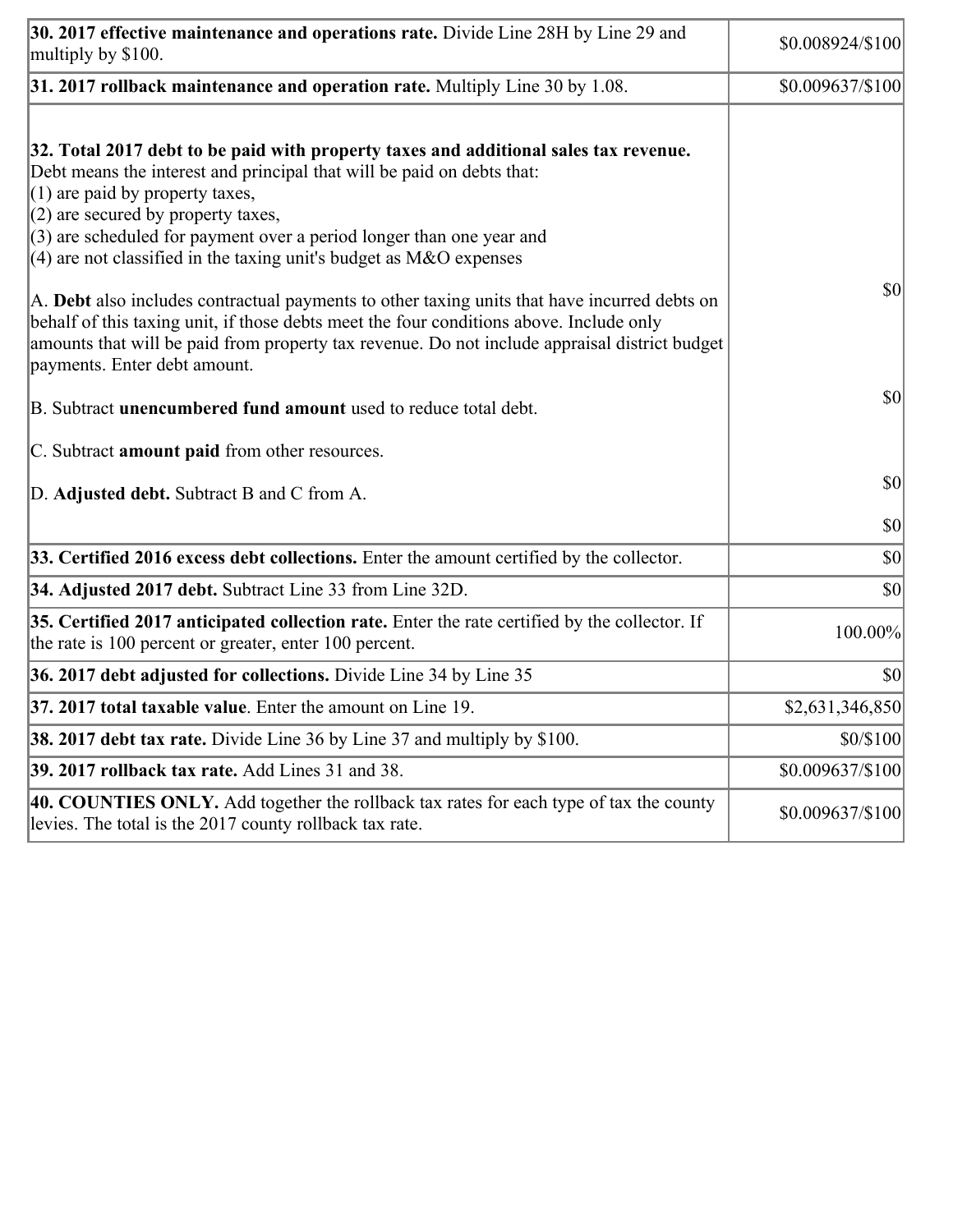## **2017 Tax Rate Calculation Worksheet** Date: 09/25/2019 02:26 PM **Taxing Units Other Than School Districts or Water Districts Starr County Drainage Dist.**

Taxing Unit Name **Phone** *(area code and number)* Phone *(area code and number)* 

Taxing Unit's Address, City, State, Zip Taxing Unit's Website Address

**GENERAL INFORMATION:** Tax Code Section 26.04(c) requires an officer or employee designated by the governing body to calculate the effective tax rate and rollback tax rate for the taxing unit. These tax rates are expressed in dollars per \$100 of taxable value calculated. The calculation process starts after the chief appraiser delivers to the taxing unit the certified appraisal roll and the estimated values of properties under protest. School districts do not use this form, but instead use Comptroller Form 50-859 Tax Rate Calculation Worksheet for School Districts. Water districts as defined under Water Code Section 49.001(1) do not use this form, but instead use Comptroller Form 50-858 Water District Rollback Tax Rate Worksheet. This worksheet is provided to assist taxing units in determining tax rates. The information provided in this worksheet is offered as technical assistance and not legal advice. Taxing units should consult legal counsel for interpretations of law regarding tax rate preparation and adoption.

**\_\_\_\_\_\_\_\_\_\_\_\_\_\_\_\_\_\_\_\_\_\_\_\_\_\_\_\_\_\_\_\_\_\_** \_\_\_\_\_\_\_\_\_\_\_\_\_\_\_\_\_\_\_\_\_\_\_\_\_

#### **SECTION 1: Effective Tax Rate (No New Taxes) (Farm to Market/ Flood Control Fund)**

The effective tax rate enables the public to evaluate the relationship between taxes for the prior year and for the current year based on a tax rate that would produce the same amount of taxes (no new taxes) if applied to the same properties that are taxed in both years. When appraisal values increase, the effective tax rate should decrease.

The effective tax rate for a county is the sum of the effective tax rates calculated for each type of tax the county levies.

| <b>Effective Tax Rate Activity</b>                                                                                                                                                                                                                                                                                                                                                                                                                                      | <b>Amount/Rate</b> |
|-------------------------------------------------------------------------------------------------------------------------------------------------------------------------------------------------------------------------------------------------------------------------------------------------------------------------------------------------------------------------------------------------------------------------------------------------------------------------|--------------------|
| 1. 2016 total taxable value. Enter the amount of 2016 taxable value on the 2016 tax roll<br>today. Include any adjustments since last year's certification; exclude Tax Code Section<br>$[25.25(d)$ one-third over-appraisal corrections from these adjustments. This total includes the<br>taxable value of homesteads with tax ceilings (will deduct in Line 2) and the captured value<br>for tax increment financing (will deduct taxes in Line $14$ ). <sup>1</sup> | \$0                |
| 2. 2016 tax ceilings. Counties, cities and junior college districts. Enter 2016 total taxable<br>value of homesteads with tax ceilings. These include the homesteads of homeowners age 65<br>or older or disabled. Other taxing units enter 0. If your taxing units adopted the tax ceiling<br>provision in 2016 or a prior year for homeowners age 65 or older or disabled, use this step. <sup>2</sup>                                                                | \$0                |
| 3. Preliminary 2016 adjusted taxable value. Subtract Line 2 from Line 1.                                                                                                                                                                                                                                                                                                                                                                                                | $ 10\rangle$       |
| 4. 2016 total adopted tax rate.                                                                                                                                                                                                                                                                                                                                                                                                                                         | \$0/\$100          |
| 5. 2016 taxable value lost because court appeals of ARB decisions reduced 2016<br>appraised value.<br>A. Original 2016 ARB values:                                                                                                                                                                                                                                                                                                                                      | \$0                |
| B. 2016 values resulting from final court decisions:                                                                                                                                                                                                                                                                                                                                                                                                                    | \$0                |
| C. 2016 value loss. Subtract B from $A3$                                                                                                                                                                                                                                                                                                                                                                                                                                | \$0                |
| $\vert$ 6. 2016 taxable value, adjusted for court-ordered reductions. Add Line 3 and Line 5C.                                                                                                                                                                                                                                                                                                                                                                           | \$0                |
| 7. 2016 taxable value of property in territory the taxing unit deannexed after Jan. 1,<br><b>2016.</b> Enter the 2016 value of property in deannexed territory. <sup>4</sup>                                                                                                                                                                                                                                                                                            | \$0                |
| 8. 2016 taxable value lost because property first qualified for an exemption in 2017.<br>Note that lowering the amount or percentage of an existing exemption does not create a new<br>exemption or reduce taxable value. If the taxing unit increased an original exemption, use<br>the difference between the original exempted amount and the increased exempted amount.<br>Do not include value lost due to freeport or goods-in-transit exemptions.                |                    |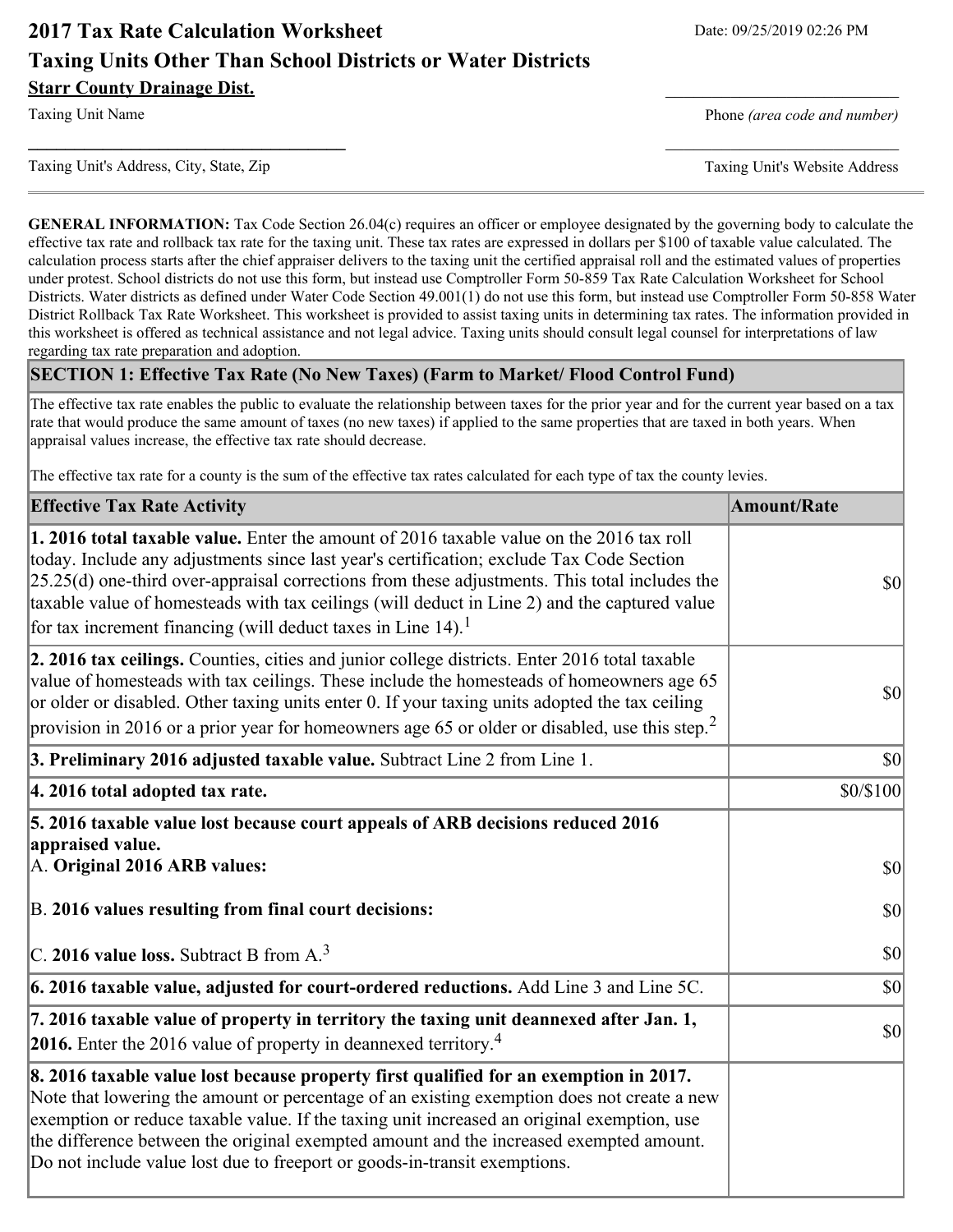| A. Absolute exemptions. Use 2016 market value:                                                                                                                                                                                                                                                                                                                                                                            | $ 10\rangle$ |
|---------------------------------------------------------------------------------------------------------------------------------------------------------------------------------------------------------------------------------------------------------------------------------------------------------------------------------------------------------------------------------------------------------------------------|--------------|
| B. Partial exemptions. 2017 exemption amount or 2017 percentage exemption times 2016<br>value:                                                                                                                                                                                                                                                                                                                            | $ 10\rangle$ |
| C. Value loss. Add A and $B^5$ .                                                                                                                                                                                                                                                                                                                                                                                          | $ 10\rangle$ |
| 9. 2016 taxable value lost because property first qualified for agricultural appraisal (1-<br>d or 1-d-1), timber appraisal, recreational/scenic appraisal or public access airport<br>special appraisal in 2017. Use only properties that qualified in 2017 for the first time; do<br>not use properties that qualified in 2016.                                                                                         |              |
| A. 2016 market value:                                                                                                                                                                                                                                                                                                                                                                                                     | $ 10\rangle$ |
| B. 2017 productivity or special appraised value:                                                                                                                                                                                                                                                                                                                                                                          | 30           |
| $ C$ . Value loss. Subtract B from A. <sup>6</sup>                                                                                                                                                                                                                                                                                                                                                                        | $ 10\rangle$ |
| 10. Total adjustments for lost value. Add lines 7, 8C and 9C.                                                                                                                                                                                                                                                                                                                                                             | $ 10\rangle$ |
| 11. 2016 adjusted taxable value. Subtract Line 10 from Line 6.                                                                                                                                                                                                                                                                                                                                                            | $ 10\rangle$ |
| 12. Adjusted 2016 taxes. Multiply Line 4 by Line 11 and divide by \$100.                                                                                                                                                                                                                                                                                                                                                  | $ 10\rangle$ |
| 13. Taxes refunded for tax years preceding tax year 2016. Enter the amount of taxes<br>refunded by the taxing unit for tax years preceding tax year 2016. Types of refunds include<br>court decisions, Tax Code Section 25.25(b) and (c) corrections and Tax Code Section 31.11<br>payment errors. Do not include refunds for tax year 2016. This line applies only to tax years<br>preceding tax year 2016. <sup>7</sup> | $ 10\rangle$ |
| 14. Taxes in tax increment financing (TIF) for tax year 2016. Enter the amount of taxes<br>paid into the tax increment fund for a reinvestment zone as agreed by the taxing unit. If the<br>taxing unit has no 2017 captured appraised value in Line 16D, enter $08$                                                                                                                                                      | $ 10\rangle$ |
| 15. Adjusted 2016 taxes with refunds and TIF adjustment. Add Lines 12 and 13, subtract<br>Line $14.9$                                                                                                                                                                                                                                                                                                                     | $ 10\rangle$ |
| 16. Total 2017 taxable value on the 2017 certified appraisal roll today. This value<br>includes only certified values and includes the total taxable value of homesteads with tax<br>ceilings (will deduct in Line 18). These homesteads include homeowners age 65 or older or<br>disabled. <sup>10</sup>                                                                                                                 |              |
| A. Certified values:                                                                                                                                                                                                                                                                                                                                                                                                      | $ 10\rangle$ |
| B. Counties: Include railroad rolling stock values certified by the Comptroller's office:                                                                                                                                                                                                                                                                                                                                 | $ 10\rangle$ |
| C. Pollution control and energy storage system exemption: Deduct the value of property<br>exempted for the current tax year for the first time as pollution control or energy storage<br>system property:                                                                                                                                                                                                                 | $ 10\rangle$ |
| D. Tax increment financing: Deduct the 2017 captured appraised value of property taxable<br>by a taxing unit in a tax increment financing zone for which the 2017 taxes will be deposited<br>into the tax increment fund. Do not include any new property value that will be included in<br>Line 21 below. $11$                                                                                                           | $ 10\rangle$ |
| <b>E. Total 2017 value.</b> Add A and B, then subtract C and D.                                                                                                                                                                                                                                                                                                                                                           | $ 10\rangle$ |
|                                                                                                                                                                                                                                                                                                                                                                                                                           |              |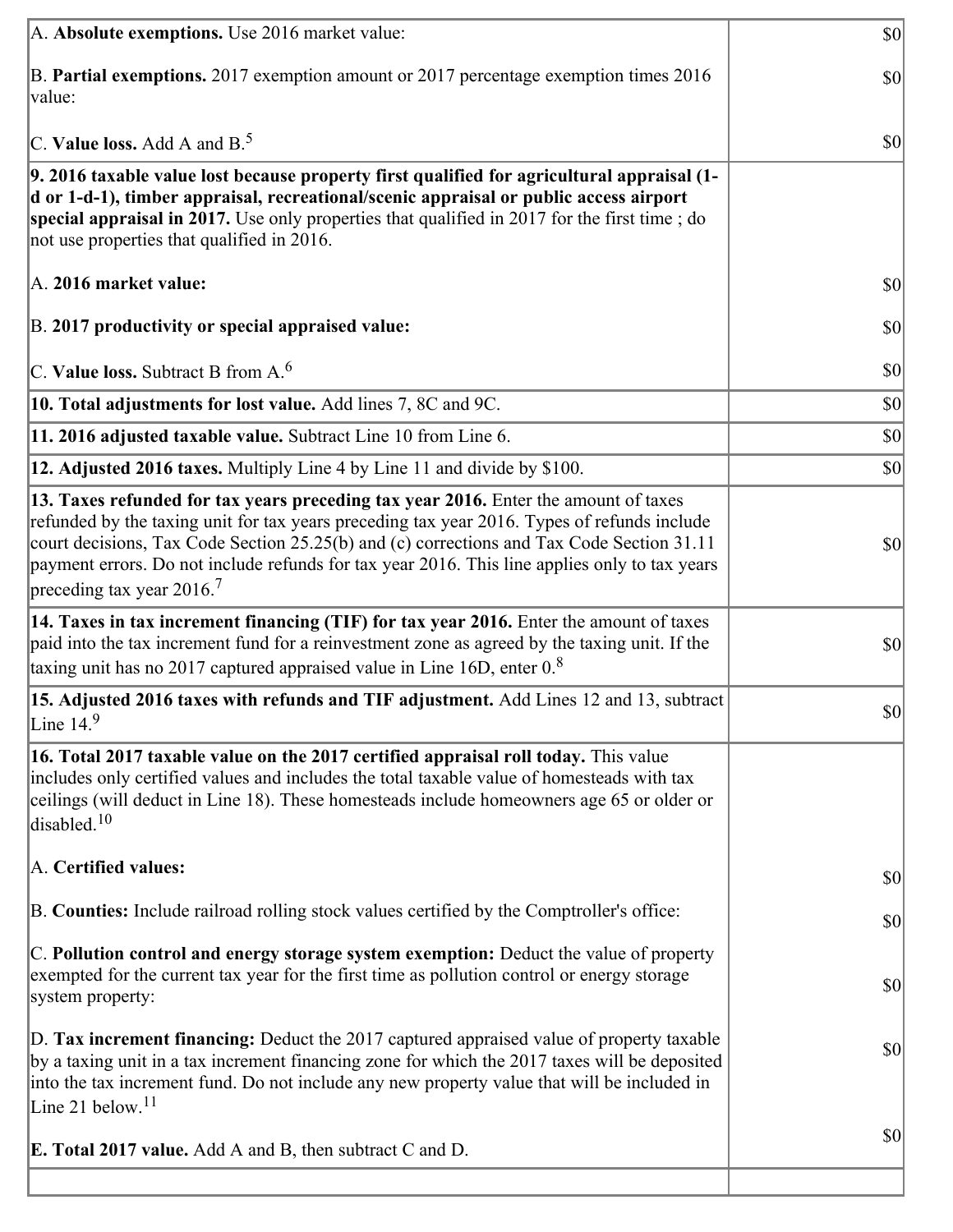| $ 17$ . Total value of properties under protest or not included on certified appraisal roll. $^{12}$                                                                                                                                                                                                                                                                                                                                                                                                                                                                                                                                                                                                                     |                  |
|--------------------------------------------------------------------------------------------------------------------------------------------------------------------------------------------------------------------------------------------------------------------------------------------------------------------------------------------------------------------------------------------------------------------------------------------------------------------------------------------------------------------------------------------------------------------------------------------------------------------------------------------------------------------------------------------------------------------------|------------------|
| A. 2017 taxable value of properties under protest. The chief appraiser certifies a list of<br>properties still under ARB protest. The list shows the appraisal district's value and the<br>taxpayer's claimed value, if any, or an estimate of the value if the taxpayer wins. For each of<br>the properties under protest, use the lowest of these values. Enter the total value. <sup>13</sup>                                                                                                                                                                                                                                                                                                                         | $ 10\rangle$     |
| B. 2017 value of properties not under protest or included on certified appraisal roll.<br>The chief appraiser gives taxing units a list of those taxable properties that the chief<br>appraiser knows about, but are not included in the appraisal roll certification. These<br>properties also are not on the list of properties that are still under protest. On this list of<br>properties, the chief appraiser includes the market value, appraised value and exemptions for<br>the preceding year and a reasonable estimate of the market value, appraised value and<br>exemptions for the current year. Use the lower market, appraised or taxable value (as<br>appropriate). Enter the total value. <sup>14</sup> | $ 10\rangle$     |
|                                                                                                                                                                                                                                                                                                                                                                                                                                                                                                                                                                                                                                                                                                                          | $ 10\rangle$     |
| C. Total value under protest or not certified: Add A and B.                                                                                                                                                                                                                                                                                                                                                                                                                                                                                                                                                                                                                                                              |                  |
| 18. 2017 tax ceilings. Counties, cities and junior colleges enter 2017 total taxable value of<br>homesteads with tax ceilings. These include the homesteads of homeowners age 65 or older<br>or disabled. Other taxing units enter 0. If your taxing units adopted the tax ceiling provision<br>in 2016 or a prior year for homeowners age 65 or older or disabled, use this step. <sup>15</sup>                                                                                                                                                                                                                                                                                                                         | $ 10\rangle$     |
| 19. 2017 total taxable value. Add Lines 16E and 17C. Subtract Line 18.                                                                                                                                                                                                                                                                                                                                                                                                                                                                                                                                                                                                                                                   | $ 10\rangle$     |
| 20. Total 2017 taxable value of properties in territory annexed after Jan. 1, 2016.<br>Include both real and personal property. Enter the 2017 value of property in territory<br>annexed. <sup>16</sup>                                                                                                                                                                                                                                                                                                                                                                                                                                                                                                                  | $ 10\rangle$     |
| 21. Total 2017 taxable value of new improvements and new personal property located<br>in new improvements. New means the item was not on the appraisal roll in 2016. An<br>improvement is a building, structure, fixture or fence erected on or affixed to land. New<br>additions to existing improvements may be included if the appraised value can be<br>determined. New personal property in a new improvement must have been brought into the<br>taxing unit after Jan. 1, 2016, and be located in a new improvement. New improvements do<br>include property on which a tax abatement agreement has expired for $2017$ . <sup>17</sup>                                                                             | $ 10\rangle$     |
| 22. Total adjustments to the 2017 taxable value. Add Lines 20 and 21.                                                                                                                                                                                                                                                                                                                                                                                                                                                                                                                                                                                                                                                    | $ 10\rangle$     |
| 23. 2017 adjusted taxable value. Subtract Line 22 from Line 19.                                                                                                                                                                                                                                                                                                                                                                                                                                                                                                                                                                                                                                                          | \$0              |
| 24. 2017 effective tax rate. Divide Line 15 by Line 23 and multiply by $$100$ . <sup>18</sup>                                                                                                                                                                                                                                                                                                                                                                                                                                                                                                                                                                                                                            | \$0/\$100        |
| 25. COUNTIES ONLY. Add together the effective tax rates for each type of tax the county<br>levies. The total is the 2017 county effective tax rate. <sup>19</sup>                                                                                                                                                                                                                                                                                                                                                                                                                                                                                                                                                        | \$0.008924/\$100 |
|                                                                                                                                                                                                                                                                                                                                                                                                                                                                                                                                                                                                                                                                                                                          |                  |

- <sup>1</sup>Tex. Tax Code Section 26.012(14) <sup>9</sup>Tex. Tax Code Section 26.012(13)
	-
- $3$ Tex. Tax Code Section 26.012(13)<br> $4$ Tex. Tax Code Section 26.012(15)
- <sup>2</sup>Tex. Tax Code Section 26.012(14) <sup>10</sup>Tex. Tax Code Section 26.012<br><sup>3</sup>Tex. Tax Code Section 26.012(13) <sup>11</sup>Tex. Tax Code Section 26.03(c)
	-
	- <sup>12</sup>Tex. Tax Code Section 26.01(c) and (d) <sup>13</sup>Tex. Tax Code Section 26.01(c)
- $5$ Tex. Tax Code Section 26.012(15)
- <sup>6</sup>Tex. Tax Code Section 26.012(15) <sup>14</sup>Tex. Tax Code Section 26.01(d)<br><sup>7</sup>Tex. Tax Code Section 26.012(13) <sup>15</sup>Tex. Tax Code Section 26.012(6)
- $7$ Tex. Tax Code Section 26.012(13)<br><sup>8</sup>Tex. Tax Code Section 26.03(c)
- 
- 
- $16$ Tex. Tax Code Section 26.012(17)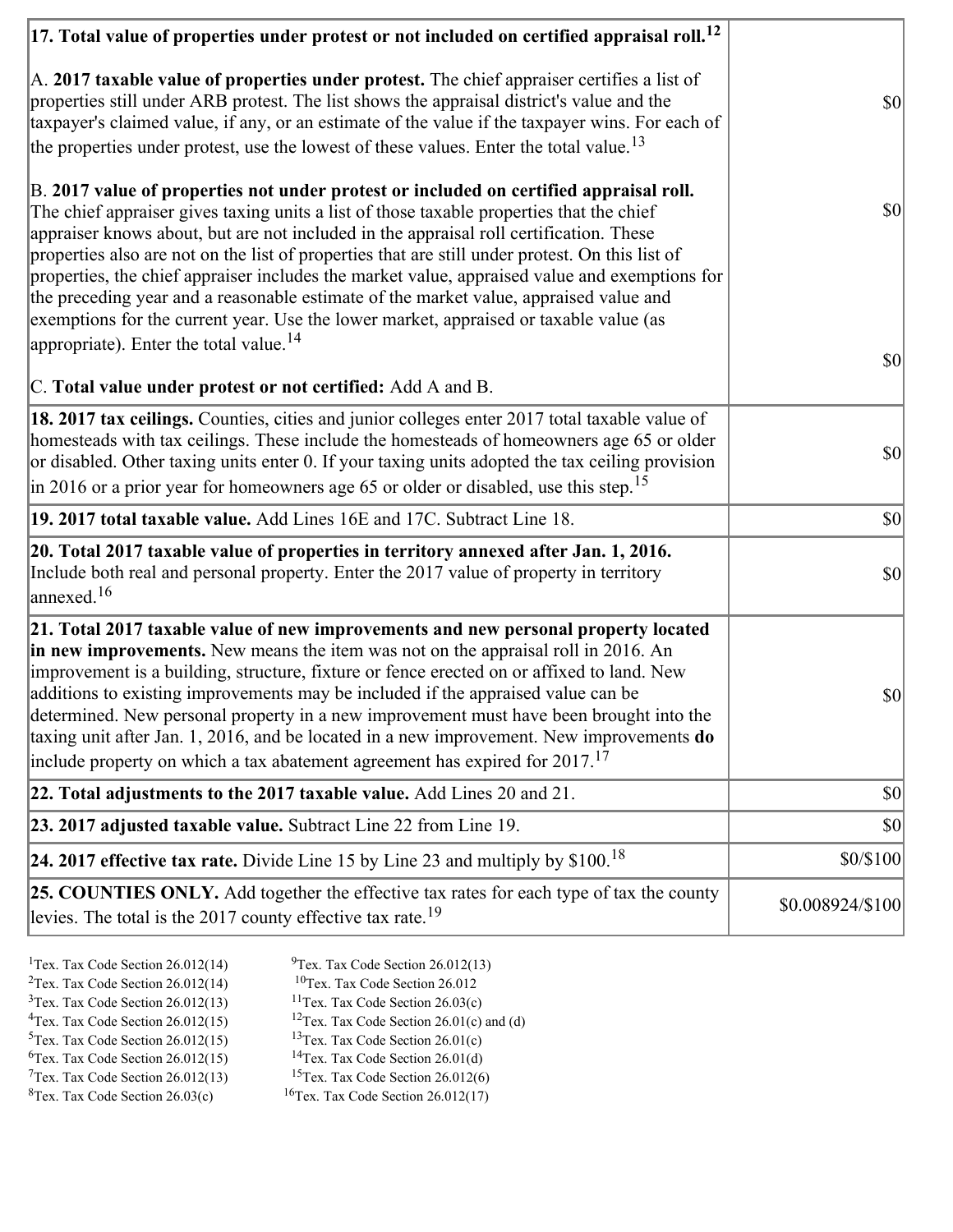## **SECTION 2: Rollback Tax Rate (Farm to Market/Flood Control Fund)**

The rollback tax rate is split into two separate rates:

- 1. **Maintenance and Operations (M&O):** The M&O portion is the tax rate that is needed to raise the same amount of taxes that the taxing unit levied in the prior year plus eight percent. This rate accounts for such things as salaries, utilities and day-to-day operations.
- 2. **Debt:** The debt tax rate includes the debt service necessary to pay the taxing unit's debt payments in the coming year. This rate accounts for principal and interest on bonds and other debt secured by property tax revenue.

The rollback tax rate for a county is the sum of the rollback tax rates calculated for each type of tax the county levies. In most cases the rollback tax rate exceeds the effective tax rate, but occasionally decreases in a taxing unit's debt service will cause the effective tax rate to be higher than the rollback tax rate.

| <b>Rollback Tax Rate Activity</b>                                                                                                                                                                                                                                                                                                                                                                                                                                                                                                                                                                                                                                       | <b>Amount/Rate</b> |
|-------------------------------------------------------------------------------------------------------------------------------------------------------------------------------------------------------------------------------------------------------------------------------------------------------------------------------------------------------------------------------------------------------------------------------------------------------------------------------------------------------------------------------------------------------------------------------------------------------------------------------------------------------------------------|--------------------|
| 26. 2016 maintenance and operations (M&O) tax rate.                                                                                                                                                                                                                                                                                                                                                                                                                                                                                                                                                                                                                     | \$0/\$100          |
| 27. 2016 adjusted taxable value. Enter the amount from Line 11.                                                                                                                                                                                                                                                                                                                                                                                                                                                                                                                                                                                                         | $ 10\rangle$       |
| 28. 2016 M&O taxes.                                                                                                                                                                                                                                                                                                                                                                                                                                                                                                                                                                                                                                                     |                    |
| A. Multiply Line 26 by Line 27 and divide by \$100.                                                                                                                                                                                                                                                                                                                                                                                                                                                                                                                                                                                                                     | $ 10\rangle$       |
| B. Cities, counties and hospital districts with additional sales tax: Amount of additional<br>sales tax collected and spent on M&O expenses in 2016. Enter amount from full year's sales<br>tax revenue spent for M&O in 2016 fiscal year, if any. Other taxing units enter 0. Counties<br>exclude any amount that was spent for economic development grants from the amount of<br>sales tax spent.                                                                                                                                                                                                                                                                     | $ 10\rangle$       |
| C. Counties: Enter the amount for the state criminal justice mandate. If second or later year,<br>the amount is for increased cost above last year's amount. Other taxing units enter 0.                                                                                                                                                                                                                                                                                                                                                                                                                                                                                | $ 10\rangle$       |
| D. Transferring function: If discontinuing all of a department, function or activity and<br>transferring it to another taxing unit by written contract, enter the amount spent by the taxing<br>unit discontinuing the function in the 12 months preceding the month of this calculation. If<br>the taxing unit did not operate this function for this 12-month period, use the amount spent<br>in the last full fiscal year in which the taxing unit operated the function. The taxing unit<br>discontinuing the function will subtract this amount in H below. The taxing unit receiving<br>the function will add this amount in H below. Other taxing units enter 0. | $ 10\rangle$       |
| E. Taxes refunded for years preceding tax year 2016: Enter the amount of M&O taxes<br>refunded in the preceding year for taxes before that year. Types of refunds include court<br>decisions, Tax Code Section 25.25(b) and (c) corrections and Tax Code Section 31.11<br>payment errors. Do not include refunds for tax year 2016. This line applies only to tax years<br>preceding tax year 2016.                                                                                                                                                                                                                                                                     | \$0                |
| <b>F. Enhanced indigent health care expenditures:</b> Enter the increased amount for the<br>current year's enhanced indigent health care expenditures above the preceding tax year's<br>enhanced indigent health care expenditures, less any state assistance.                                                                                                                                                                                                                                                                                                                                                                                                          | $ 10\rangle$       |
| <b>G. Taxes in TIF:</b> Enter the amount of taxes paid into the tax increment fund for a<br>reinvestment zone as agreed by the taxing taxing unit. If the taxing unit has no 2017<br>captured appraised value in Line 16D, enter 0.                                                                                                                                                                                                                                                                                                                                                                                                                                     | $ 10\rangle$       |
| <b>H. Adjusted M&amp;O Taxes.</b> Add A, B, C, E and F. For taxing unit with D, subtract if<br>discontinuing function and add if receiving function. Subtract G.                                                                                                                                                                                                                                                                                                                                                                                                                                                                                                        | $ 10\rangle$       |
| 29. 2017 adjusted taxable value. Enter Line 23 from the Effective Tax Rate Worksheet.                                                                                                                                                                                                                                                                                                                                                                                                                                                                                                                                                                                   | $ 10\rangle$       |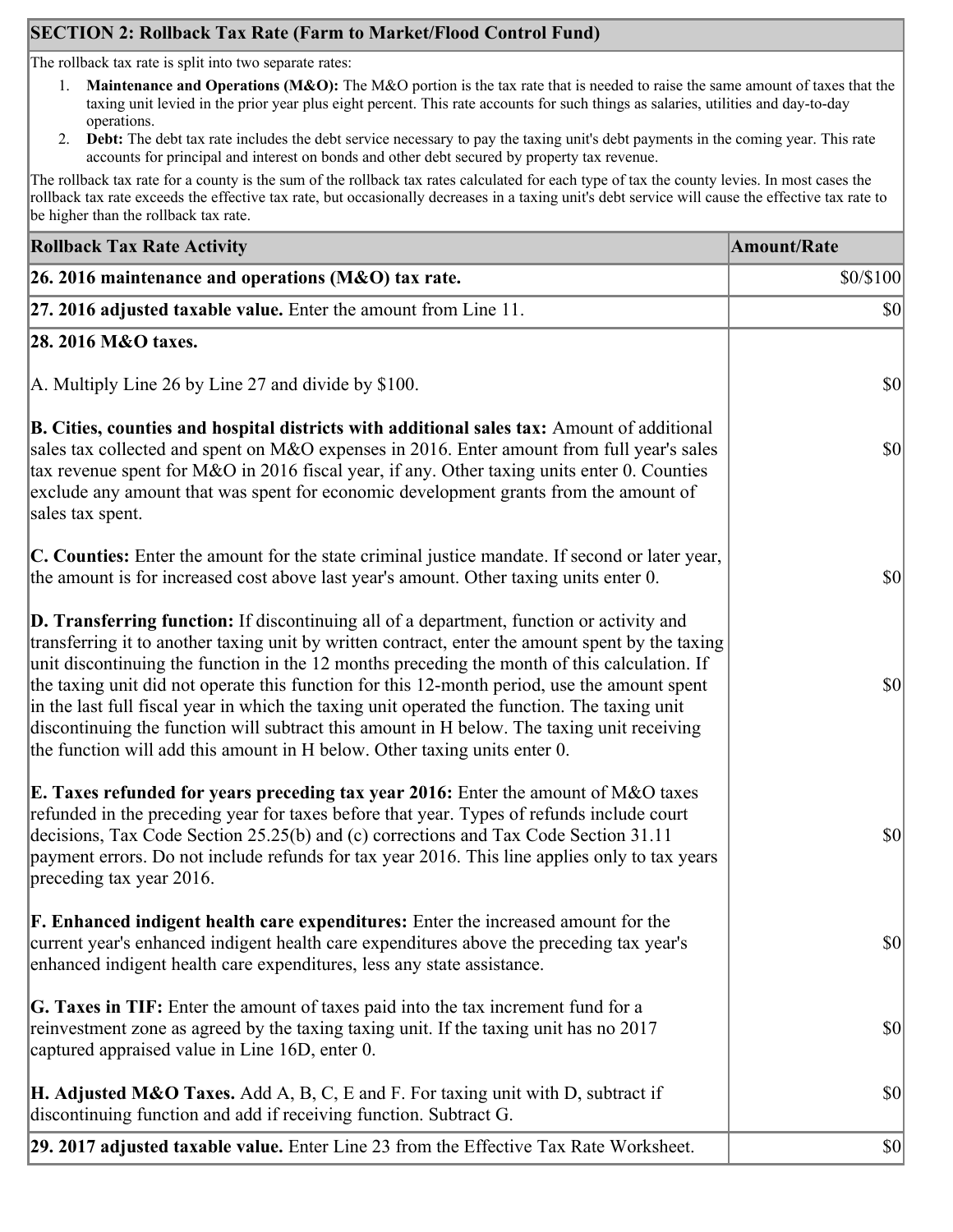| 30. 2017 effective maintenance and operations rate. Divide Line 28H by Line 29 and<br>multiply by \$100.                                                                                                                                                                                                                                                                                                                                                                                                                                                                                 | \$0/\$100        |
|------------------------------------------------------------------------------------------------------------------------------------------------------------------------------------------------------------------------------------------------------------------------------------------------------------------------------------------------------------------------------------------------------------------------------------------------------------------------------------------------------------------------------------------------------------------------------------------|------------------|
| $31.2017$ rollback maintenance and operation rate. Multiply Line 30 by 1.08.                                                                                                                                                                                                                                                                                                                                                                                                                                                                                                             | \$0/\$100        |
| 32. Total 2017 debt to be paid with property taxes and additional sales tax revenue.<br>Debt means the interest and principal that will be paid on debts that:<br>$(1)$ are paid by property taxes,<br>$(2)$ are secured by property taxes,<br>$(3)$ are scheduled for payment over a period longer than one year and<br>$(4)$ are not classified in the taxing unit's budget as M&O expenses<br>A. Debt also includes contractual payments to other taxing units that have incurred debts on<br>behalf of this taxing unit, if those debts meet the four conditions above. Include only | 30               |
| amounts that will be paid from property tax revenue. Do not include appraisal district budget<br>payments. Enter debt amount.                                                                                                                                                                                                                                                                                                                                                                                                                                                            | \$0              |
| B. Subtract unencumbered fund amount used to reduce total debt.                                                                                                                                                                                                                                                                                                                                                                                                                                                                                                                          |                  |
| C. Subtract <b>amount paid</b> from other resources.                                                                                                                                                                                                                                                                                                                                                                                                                                                                                                                                     |                  |
| D. Adjusted debt. Subtract B and C from A.                                                                                                                                                                                                                                                                                                                                                                                                                                                                                                                                               | $ 10\rangle$     |
|                                                                                                                                                                                                                                                                                                                                                                                                                                                                                                                                                                                          | \$0              |
| 33. Certified 2016 excess debt collections. Enter the amount certified by the collector.                                                                                                                                                                                                                                                                                                                                                                                                                                                                                                 | \$0              |
| 34. Adjusted 2017 debt. Subtract Line 33 from Line 32D.                                                                                                                                                                                                                                                                                                                                                                                                                                                                                                                                  | \$0              |
| 35. Certified 2017 anticipated collection rate. Enter the rate certified by the collector. If<br>the rate is 100 percent or greater, enter 100 percent.                                                                                                                                                                                                                                                                                                                                                                                                                                  | 0%               |
| 36. 2017 debt adjusted for collections. Divide Line 34 by Line 35                                                                                                                                                                                                                                                                                                                                                                                                                                                                                                                        | $ 10\rangle$     |
| 37. 2017 total taxable value. Enter the amount on Line 19                                                                                                                                                                                                                                                                                                                                                                                                                                                                                                                                | $ 10\rangle$     |
| <b>38. 2017 debt tax rate.</b> Divide Line 36 by Line 37 and multiply by \$100.                                                                                                                                                                                                                                                                                                                                                                                                                                                                                                          | \$0/\$100        |
| 39. 2017 rollback tax rate. Add Lines 31 and 38.                                                                                                                                                                                                                                                                                                                                                                                                                                                                                                                                         | \$0/\$100        |
| 40. COUNTIES ONLY. Add together the rollback tax rates for each type of tax the county<br>levies. The total is the 2017 county rollback tax rate.                                                                                                                                                                                                                                                                                                                                                                                                                                        | \$0.009637/\$100 |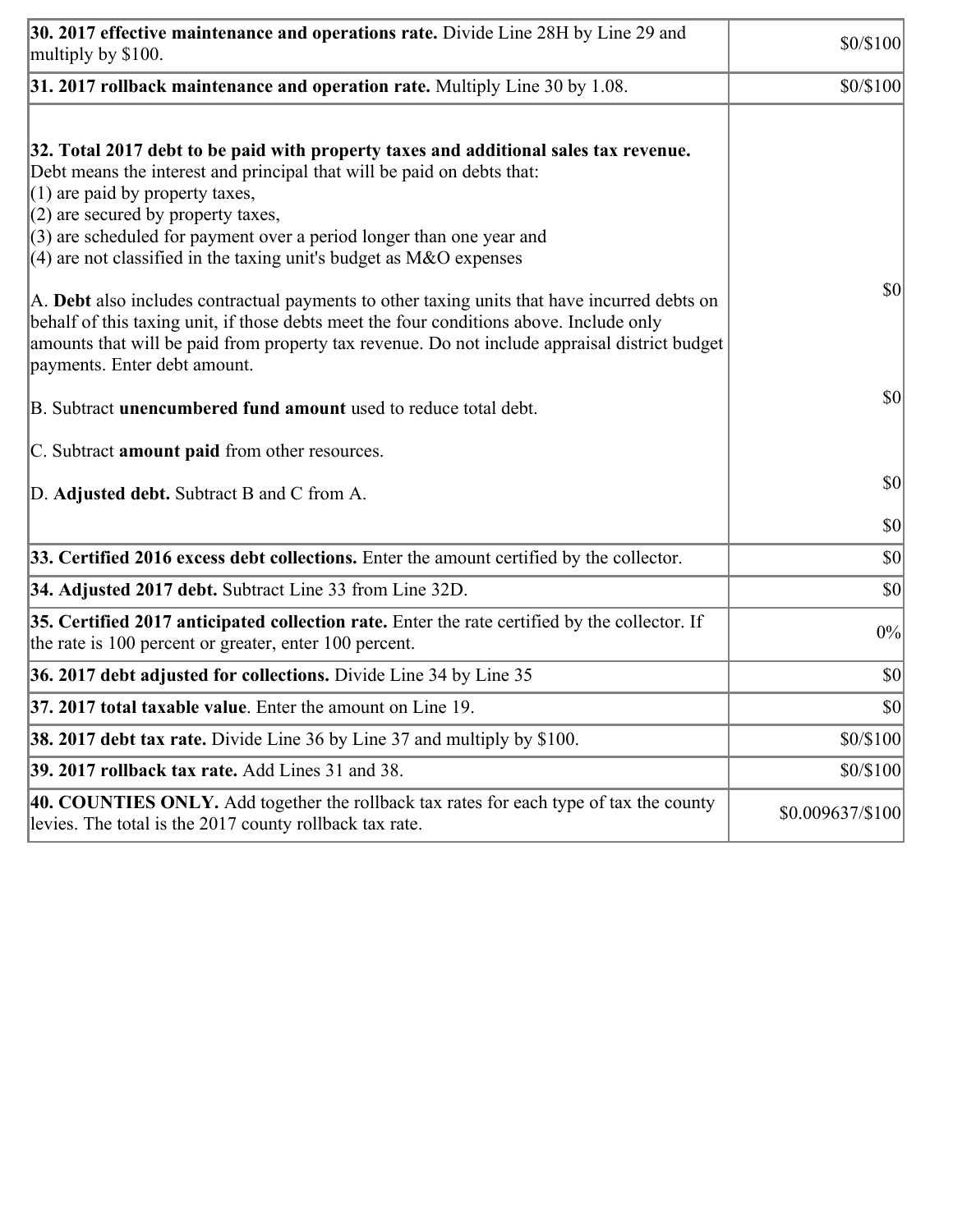## **SECTION 3: Additional Sales Tax to Reduce Property Taxes**

Cities, counties and hospital districts may levy a sales tax specifically to reduce property taxes. Local voters by election must approve imposing or abolishing the additional sales tax. If approved, the taxing unit must reduce its effective and rollback tax rates to offset the expected sales tax revenue.

This section should only be completed by a county, city or hospital district that is required to adjust its effective tax rate and/or rollback tax rate because it adopted the additional sales tax.

| <b>Activity</b>                                                                                                                                                                                                                                                                                                                                                                                                    | <b>Amount/Rate</b> |
|--------------------------------------------------------------------------------------------------------------------------------------------------------------------------------------------------------------------------------------------------------------------------------------------------------------------------------------------------------------------------------------------------------------------|--------------------|
| 41. Taxable Sales. For taxing units that adopted the sales tax in November 2016 or May<br>[2017, enter the Comptroller's estimate of taxable sales for the previous four quarters. <sup>20</sup><br>Taxing units that adopted the sales tax before November 2016, skip this line.                                                                                                                                  | \$0                |
| 42. Estimated sales tax revenue. Counties exclude any amount that is or will be spent for<br>economic development grants from the amount of estimated sales tax revenue. <sup>21</sup> Taxing<br>units that adopted the sales tax in November 2016 or in May 2017.<br>Multiply the amount on Line 41 by the sales tax rate (.01, .005 or .0025, as applicable) and<br>multiply the result by $.95^{22}$<br> - or - | \$0                |
| Taxing units that adopted the sales tax before November 2016.<br>Enter the sales tax revenue for the previous four quarters. Do not multiply by .95.                                                                                                                                                                                                                                                               |                    |
| 43. 2017 total taxable value. Enter the amount from Line 37 of the Rollback Tax Rate<br>Worksheet.                                                                                                                                                                                                                                                                                                                 | \$2,631,346,850    |
| <b>44. Sales tax adjustment rate.</b> Divide Line 42 by Line 43 and multiply by \$100.                                                                                                                                                                                                                                                                                                                             | \$0/\$100          |
| 45. 2017 effective tax rate, unadjusted for sales tax. <sup>23</sup> Enter the rate from Line 24 or 25,<br>as applicable, on the Effective Tax Rate Worksheet.                                                                                                                                                                                                                                                     | \$0.008924/\$100   |
| 46. 2017 effective tax rate, adjusted for sales tax. Taxing units that adopted the sales tax in<br>November 2016 or in May 2017. Subtract Line 44 from Line 45. Skip to Line 47 if you<br>adopted the additional sales tax before November 2016.                                                                                                                                                                   | \$0.008924/\$100   |
| 47. 2017 rollback tax rate, unadjusted for sales tax. <sup>24</sup> Enter the rate from Line 39 or 40,<br>as applicable, of the Rollback Tax Rate Worksheet.                                                                                                                                                                                                                                                       | \$0.009637/\$100   |
| $ 48.2017$ rollback tax rate, adjusted for sales tax. Subtract Line 44 from Line 47.                                                                                                                                                                                                                                                                                                                               | \$0.009637/\$100   |

<sup>17</sup>Tex. Tax Code Section  $26.012(17)$ 

<sup>18</sup>Tex. Tax Code Section 26.04(c)

<sup>19</sup>Tex. Tax Code Section 26.04(d)

 ${}^{20}$ Tex. Tax Code Section 26.041(d)

<sup>21</sup>Tex. Tax Code Section  $26.041(i)$ 

 $22$ Tex. Tax Code Section 26.041(d) <sup>23</sup>Tex. Tax Code Section 26.04(c)

 $24$ Tex. Tax Code Section 26.04(c)